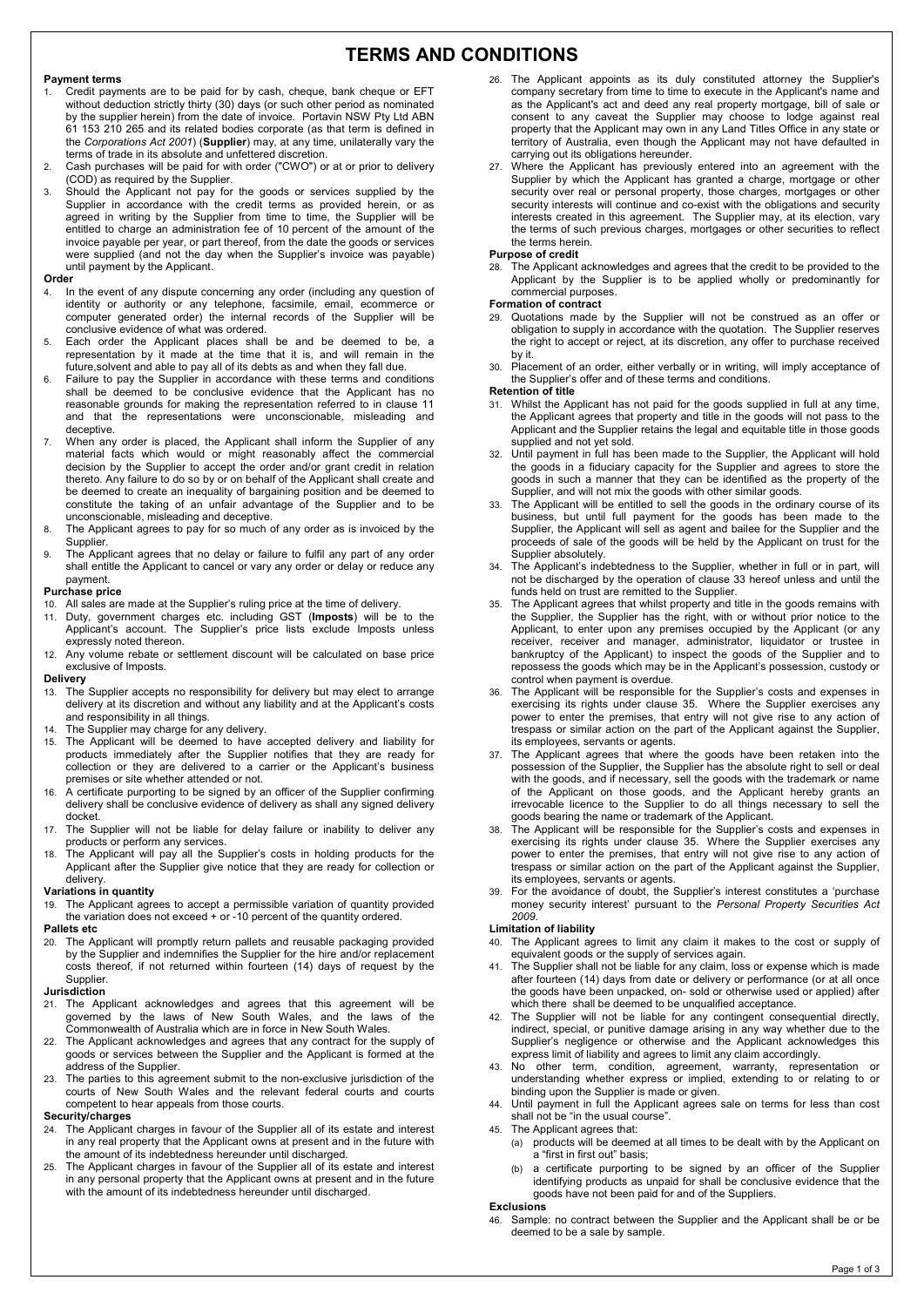- 47. If the Supplier publishes material concerning its products, services or prices anything so published which is incompatible with these Terms is expressly excluded.
- 48. The Applicant will rely on its own knowledge and expertise in selecting any product or services for any purpose and any advice or assistance given for or on behalf of the Supplier shall be accepted at the Applicant's risk and shall not be or be deemed given as expert or adviser no to have been relied

# upon or through the Applicant. **Cancellation of terms of credit**

- 49. The Supplier reserves the right to vary the terms of credit or withdraw credit at any time, whether the Applicant is in default under the terms of this agreement or not, at its sole discretion without liability to the Applicant or any other party.
- 50. Upon cancellation with or without notice all liabilities incurred by the Applicant become immediately due and payable to the Supplier.

# **Indemnity**

51. The Applicant agrees to indemnify the Supplier and keep the Supplier indemnified against any claim. This indemnity includes any legal fees and expenses the Supplier incurs in order to enforce its rights, on an indemnity basis.

# **Provision of further information**<br>52. The Applicant undertakes to

- The Applicant undertakes to comply with any request by the Supplier to provide further information for the purpose of assessing the Applicant's creditworthiness, including an updated credit application.
- 53. If the Applicant is a corporation (with the exception of a public listed company), it must advise the Supplier of any alteration to its corporate structure (for example, by changing directors, shareholders, or its constitution). In the case of a change of directors or shareholders the Supplier may ask for new guarantors to sign a guarantee and indemnity.

#### **Corporations**

54. If the Applicant is a corporation, the Applicant warrants that all of its directors have signed this agreement and that all of its directors will enter into a guarantee and indemnity with the Supplier in relation to the Applicant's obligations to the Supplier.

### **Trustee capacity**

- 55. If the Applicant is the trustee of a trust (whether disclosed to the Supplier or not), the Applicant warrants to the Supplier that:
	- (a) the Applicant enters into this agreement in both its capacity as trustee and in its personal capacity;
		- (b) the Applicant has the right to be indemnified out of trust assets;
	- (c) the Applicant has the power under the trust deed to sign this agreement; and
	- (d) the Applicant will not retire as trustee of the trust or appoint any new or additional trustee without advising the Supplier.
- 56. The Applicant must give the Supplier a copy of the trust deed upon request. **Partnership**

- 57. If the Applicant enters into this agreement as partners, the Applicant warrants that all of the partners have signed this agreement and that all of the partners will enter into a guarantee and indemnity with the Supplier in relation to the Applicant's obligations to the Supplier.
- 58. If the Applicant is a partnership, it must not alter its partnership (for example, adding or removing partners or altering its partnership agreement) without advising the Supplier. In the case of a change of partners, the Supplier may ask for new guarantors to sign a guarantee and indemnity.

#### **Insolvency**

59. If the Applicant becomes insolvent, the Applicant remains liable under this agreement for payment of all liabilities incurred hereunder. The Applicant remains liable under this agreement even if the Supplier receives a dividend or payment as a result of the Applicant being insolvent.

#### **Waiver**

- 60. A waiver of any provision or breach of this agreement by the Supplier must be made by an authorised officer of the Supplier in writing. A waiver of any provision or breach of this agreement by the Applicant must be made by the Applicant's authorised officer in writing.
- 61. Until ownership of the goods passes, the Applicant waives its rights it would otherwise have under the PPSA:
	- (a) under section 95 to receive notice of intention to remove an accession;<br>(b) under section 118 to receive notice that the Supplier intends to enforce
	- under section 118 to receive notice that the Supplier intends to enforce its security interest in accordance with land law;
	- (c) under section 121(4) to receive a notice of enforcement action against liquid assets:
	- (d) under section 129 to receive a notice of disposal of goods by the Supplier purchasing the goods;
	-
	- (e) under section 130 to receive a notice to dispose of goods;<br>(f) under section 132(2) to receive a statement of acco under section  $132(2)$  to receive a statement of account following disposal of goods;
	- (g) under section 132(4) to receive a statement of account if no disposal of goods for each 6 month period; (h) under section 135 to receive notice of any proposal of the Supplier to
	- retain goods;
	- (i) under section 137(2) to object to any proposal of the Supplier to retain or dispose of goods;
	- (j) under section 142 to redeem the goods;
	- (k) under section 143 to reinstate the security agreement; and
	- (I) under section 157(1) and 157(3) to receive a notice of any verification statement.

# **Costs**

- 62. The Applicant must pay for its own legal, accounting and business costs and all costs incurred by the Supplier relating to any default by the Applicant. The Applicant must also pay for all stamp duty and other taxes payable on this agreement (if any).
- 63. The Applicant will pay the Supplier's costs and disbursements incurred in pursuing any recovery action, or any other claim or remedy, against the Applicant, including collection costs, debt recovery fees and legal costs on an indemnity basis. Such costs and disbursements will be due and payable by the Applicant to the Supplier irrespective of whether pursuit of the recovery action, claim or remedy is successful.
- 64. The Applicant acknowledges and agrees that payments by the Applicant will be applied by the Supplier as follows.
	- (a) Firstly, in payment of any and all collection costs and legal costs in accordance with clauses 35 and 63.
	- (b) Secondly, in payment of any interest incurred in accordance with clause 67.
	- (c) Thirdly, in payment of the outstanding invoice(s).

# **Taxes and duty**

65. The Applicant must pay GST on any taxable supply made by the Supplier to the Applicant under this agreement. The payment of GST is in addition to any other consideration payable by the Applicant for a taxable supply.

- 66. If as a result of: (a) any legislation becoming applicable to the subject matter of this agreement; or
	- (b) any changes in legislation or its interpretation by a court of competent jurisdiction or by any authority charged with its administration;
	- the Supplier becomes liable to pay any tax, duty, excise or levy in respect of the amounts received from the Applicant, then the Applicant must pay the Supplier these additional amounts on demand.

#### **Interest rates**

67. The interest rate on any outstanding debts is a fixed rate of 15 percent per annum.

# **Set-off**

- 68. All payments required to be made by the Applicant under this agreement will be made free of any set-off, or counterclaim and without deduction or withholding.
- 69. Any amount due to the Supplier from time to time may be deducted from any monies which may be or may become payable to the Applicant by the Supplier.

#### **Applicant material**

- 70. The Applicant agrees that it is the Applicant's sole responsibility to ensure that materials, designs, drawing, specifications, procedures etc. (**Material**) which is provided by or on behalf of the Applicant, to be used by the Supplier in meeting any orders, are correct and appropriate.
- Material will be relied upon by the Supplier.
- Any Material or property used by the Supplier in providing any goods or services shall be of merchantable quality, fit for the purpose of becoming the property of the Supplier.

### **Miscellaneous**

- 73. The Supplier is not liable for any loss caused to the Applicant by reason of strikes, lockouts, fires, riots, war, embargoes, civil commotions, acts of God or any other activity beyond the Supplier's control.
- 74. In relation to the supply of goods, the Supplier's liability is limited to: (a) replacing the goods or supplying similar goods;
	- (b) repairing the goods;
	- (c) providing the cost for replacing the goods or for acquiring equivalent goods; and
	- (d) providing the cost for having the goods repaired.
- 75. In relation to the supply of services, the Supplier's liability is limited to: (a) supplying the service again; or
	- (b) providing for the cost of having the services supplied again.
- 76. The Supplier is not liable, whether claims are made or not, for loss of profit, economic or financial loss, damages, consequential loss, loss of opportunity or benefit, loss of a right or any other indirect loss suffered by the Applicant.
- 77. The Applicant will, at the request of the Supplier, execute documents and do such further acts as may be required for the Supplier to register the security interest granted by the Applicant under the PPSA.
- 78. The Applicant agrees to accept service of any document required to be served, including any notice under this agreement or the PPSA or any originating process, by prepaid post at any address nominated in this application or any other address later notified to the Supplier by the Applicant or the Applicant's authorised representative.
- 79. The Applicant further agrees that where we have rights in addition to those under part 4 of the PPSA, those rights will continue to apply.
- 80. The Applicant irrevocably grants to the Supplier the right to enter upon the Applicant's property or premises, without notice, and without being in any way liable to the Applicant or to any third party, of the Supplier has cause to exercise any of their rights under sections 123 and/or 128 of the PPSA, and the Applicant shall indemnify the Supplier from any claims made by any third party as a result of such exercise.
- 81. Nothing in this agreement shall be read or applied so as to purport to exclude, restrict or modify or have the effect of excluding, restricting or modifying the application in relation to the supply of any goods and/or services pursuant to this agreement of all or any of the provisions the Competition and Consumer Act 2010 or any relevant State or Federal Legislation which by law cannot be excluded, restricted or modified.
- 82. The applicant agrees it is solely responsible for ensuring that all goods and any material used for packaging complies with all laws, regulations, standards and packaging covenants applicable thereto and does not breach any copyright or intellectual property rights.
- 83. The Applicant agrees that all tooling, materials industrial or intellectual property or the like used in the preparation for or production of any goods or provision of any services will be and remain the property of the Supplier despite any contribution by the Applicant.
- 84. The Applicant warrants that at all times it will have all necessary industrial and intellectual property rights in anything it requests for the Supplier.
- 85. The Applicant agrees to pay for any artwork, designs, stereos, blocks, engravings etc, or modifications thereto etc. involved in any order, in addition to the agreed prices.
- The Applicant agrees to experimental or preliminary work or product requested fixed
- 87. The Supplier disclaims any responsibility or liability relating to any products or services:
	- (a) made or performed to designs, drawings, specifications and/or procedures etc or with any materials which are provided or approved by or on behalf of the Applicant;
	- (b) utilised, stored, handled or maintained incorrectly or inappropriately.